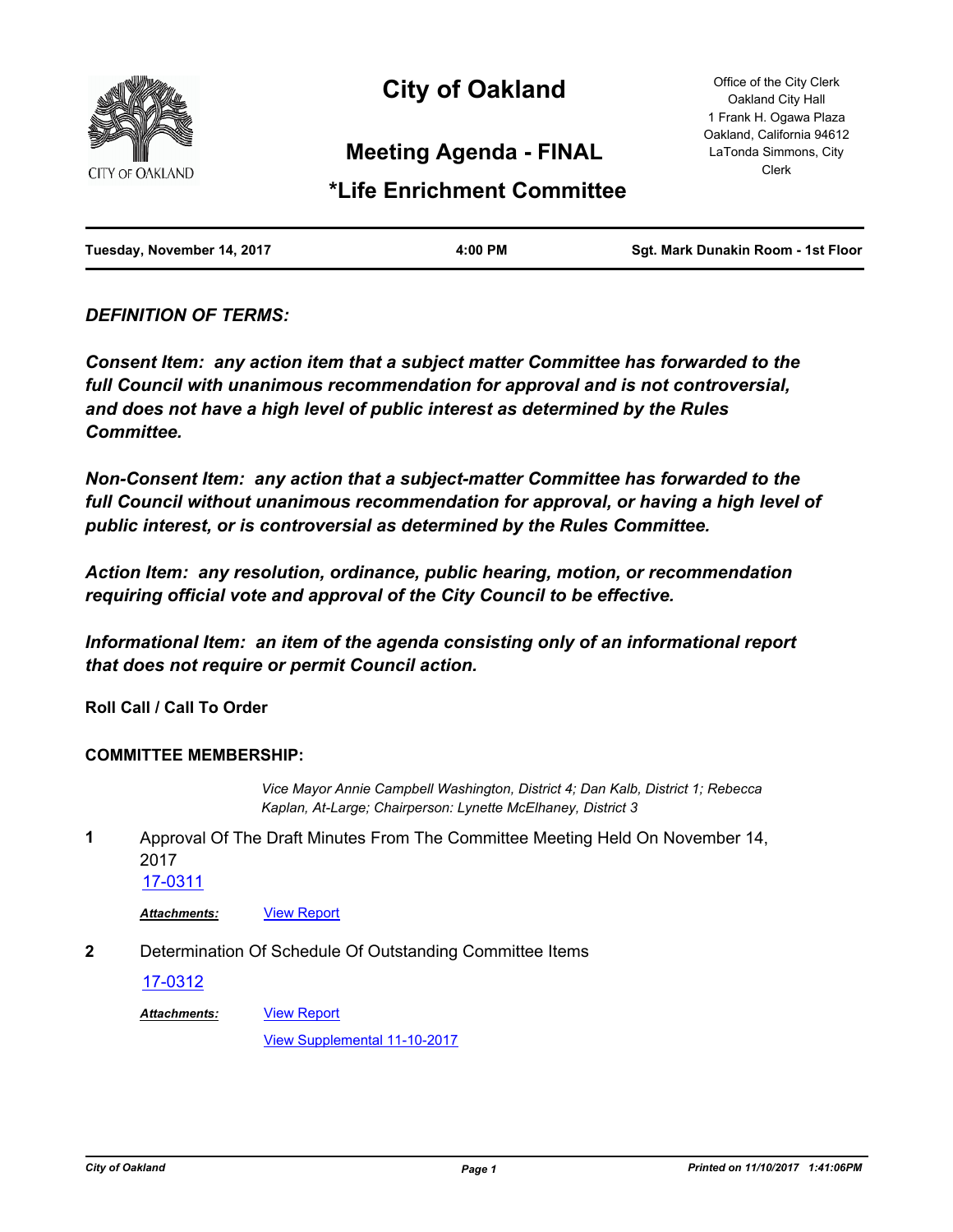Subject: Restrooms And Handwashing Stations On City-Owned Land From: Councilmember Kaplan Recommendation: Receive An Informational Report On The Options for Actions to Provide Restrooms and Handwashing Stations on City Owned Land, Starting with City Hall Plaza **3** [17-0212](http://oakland.legistar.com/gateway.aspx?m=l&id=/matter.aspx?key=28160)

*Attachments:* [View Report](http://oakland.legistar.com/gateway.aspx?M=F&ID=a64e2350-cb47-462d-a690-ee0b5f38004e.pdf)

*Legislative History* 

10/5/17 \*Rules & Legislation **Committee** 

Scheduled to the \*Life Enrichment **Committee** 

- Subject: State Boating And Waterways Grant **4**
	- From: Oakland Parks And Recreation Department Recommendation: Adopt A Resolution Authorizing The City Administrator To Apply For, Accept And Appropriate Grant Funds From The State Of California Department Of Parks And Recreation Division Of Boating And Waterways Aquatic Center Grant Program In The Amount Not To Exceed Ninety Five Thousand Dollars (\$95,000) For The FY2017/2018-2018/2019 Grant Cycle And Ninety Five Thousand Dollars (\$95,000) For The FY2019/2020-2020/2021 Grant Cycle For Funding For Oakland Parks And Recreation Boating Program Equipment, Financial Assistance For Boating Program Participants, Staff Training, And Event Support [17-0284](http://oakland.legistar.com/gateway.aspx?m=l&id=/matter.aspx?key=28232)

*Attachments:* [View Report](http://oakland.legistar.com/gateway.aspx?M=F&ID=58bc00f7-d28f-463a-90e9-51caaf1eab94.pdf)

*Legislative History* 

10/26/17 \*Rules & Legislation **Committee** 

Scheduled to the \*Life Enrichment **Committee** 

Subject: AC-OCAP Annual Report And 2018 CSBG Resolution **5**

From: Human Services Department

Recommendation: Adopt A Resolution: 1) Authorizing The City Administrator To Accept And Allocate A Renewal Grant In The Amount Of \$1,335,822 In Anti-Poverty Community Services Block Grant (CSBG) Funds For 2018 From The California Department Of Community Services And Development (CSD); 2) Authorizing The City Administrator To Accept Additional CSBG Grant Funds From CSD For The Same Purpose Within The 2018 Term, Without Returning To Council; And 3) Authorizing A Contribution From The Purpose Fund In An Amount Equivalent Department's Central Services Overhead Estimated At \$94,699 General To The Charges [17-0285](http://oakland.legistar.com/gateway.aspx?m=l&id=/matter.aspx?key=28233)

#### *Attachments:* [View Report](http://oakland.legistar.com/gateway.aspx?M=F&ID=c6a5f344-a132-420a-bf5a-205c36e83377.pdf)

#### *Legislative History*

10/26/17 \*Rules & Legislation **Committee** Scheduled to the \*Life Enrichment **Committee** *There was a title change read into record.*